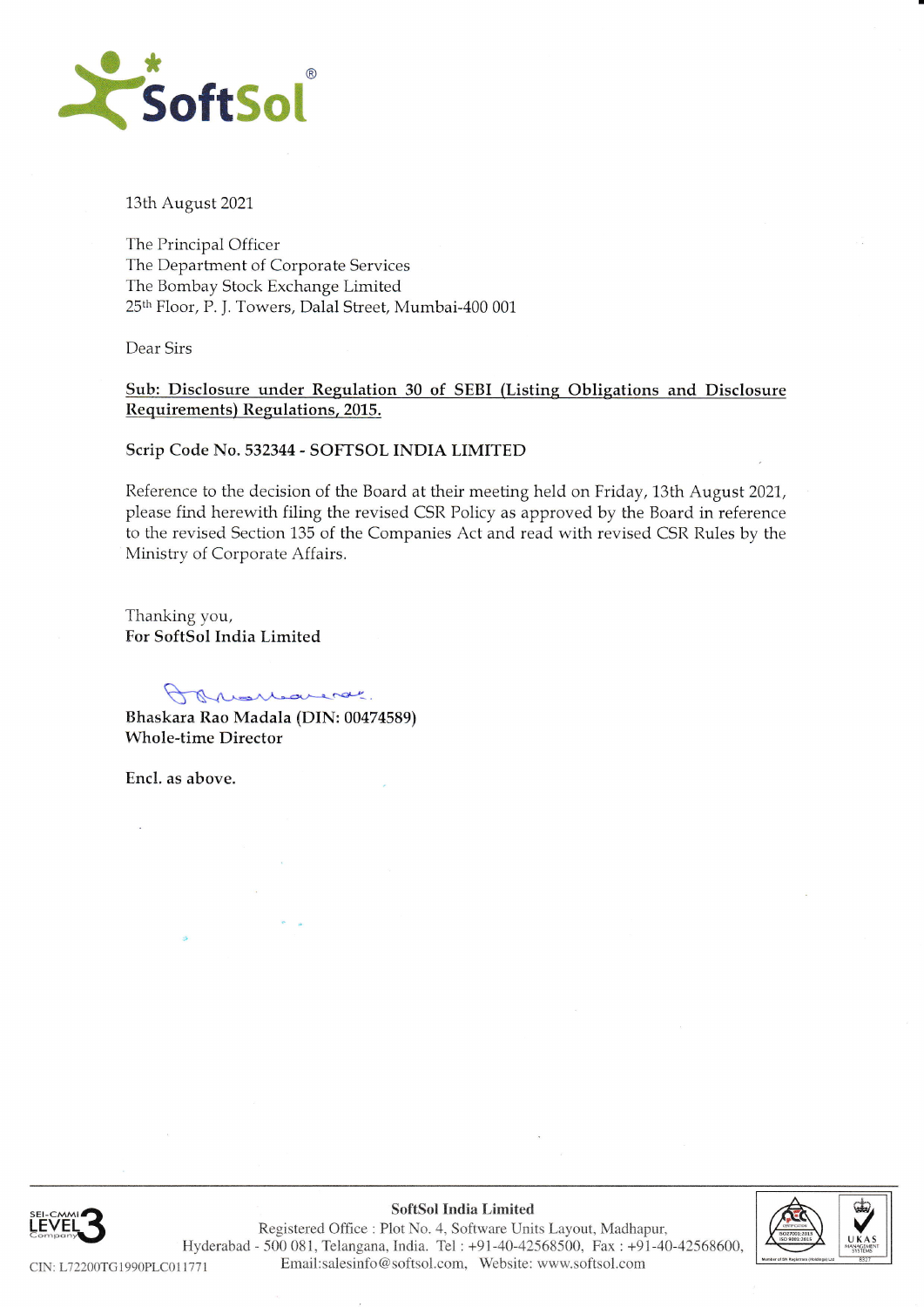#### **SOFTSOL INDIA LIMITED POLICY ON CORPORATE SOCIAL RESPONSIBILITY (CSR) (Revised on 13th August 2021)**

#### **1. PREAMBLE:**

In accordance with the provisions to the Section 135 of the Companies Act, 2013 (hereinafter refer as "the Act") read with the Companies (Corporate Social Responsibility Policy) Rule, 2014, SOFTSOL INDIA LIMITED ("the Company") is required to adopt the Corporate Social Responsibility (CSR) policy in the organization..

## **2. OBJECTIVE:**

The main objective of CSR policy is to lay down guidelines to make CSR a key business process for sustainable development of the Society. It aims at supplementing the role of the Government in enhancing welfare measures of the society based on the immediate and long term social & environmental consequences of their activities.

## **3. APPLICABILITY:**

CSR Policy has been developed in consonance to Section 135 of Companies Act, 2013 ("Act") on CSR and in accordance with the Companies (Corporate Social Responsibility Policy) Rules, 2014 ("CSR Rules") notified by the Ministry of Corporate Affairs.

## **4. DEFINITIONS:**

- I. "Act" means the Companies Act, 2013.
- II. "Board of Directors" or "Board" means the collective body of the directors of the company.
- III. "Company" means "SOFTSOL INDIA LIMITED"
- IV. "CSR Committee" means Corporate Social Responsibility Committee constituted by the Board of Directors of the company.
- V. "CSR Rules" means the Companies (Corporate Social Responsibility Policy) Rules, 2014 as amended from time to time.
- VI. "Implementing Agency" means any entity registered with Ministry of Corporate Affairs for undertaking CSR projects, which is engaged by the company to implement various projects in pursuance of CSR Policy.

Any term used in this policy but not defined herein shall have the same meaning assigned to them under the Act and CSR Rules as applicable to the company.

# **5. CSR ACTIVITIES / PROGRAMMES:**

Company shall undertake CSR activities for development of the society and the environment, particularly in the vicinity of the areas where the facilities of the company are located.

**A.** The company shall undertake such activities which are broadly related to any of the following:

(i) Eradicating hunger, poverty and malnutrition, promoting health care including preventive health care''] and sanitation [including contribution to the Swach Bharat Kosh set-up by the Central Government for the promotion of sanitation] and making available safe drinking water.

(ii) promoting education, including special education and employment enhancing vocation skills especially among children, women, elderly and the differently abled and livelihood enhancement projects.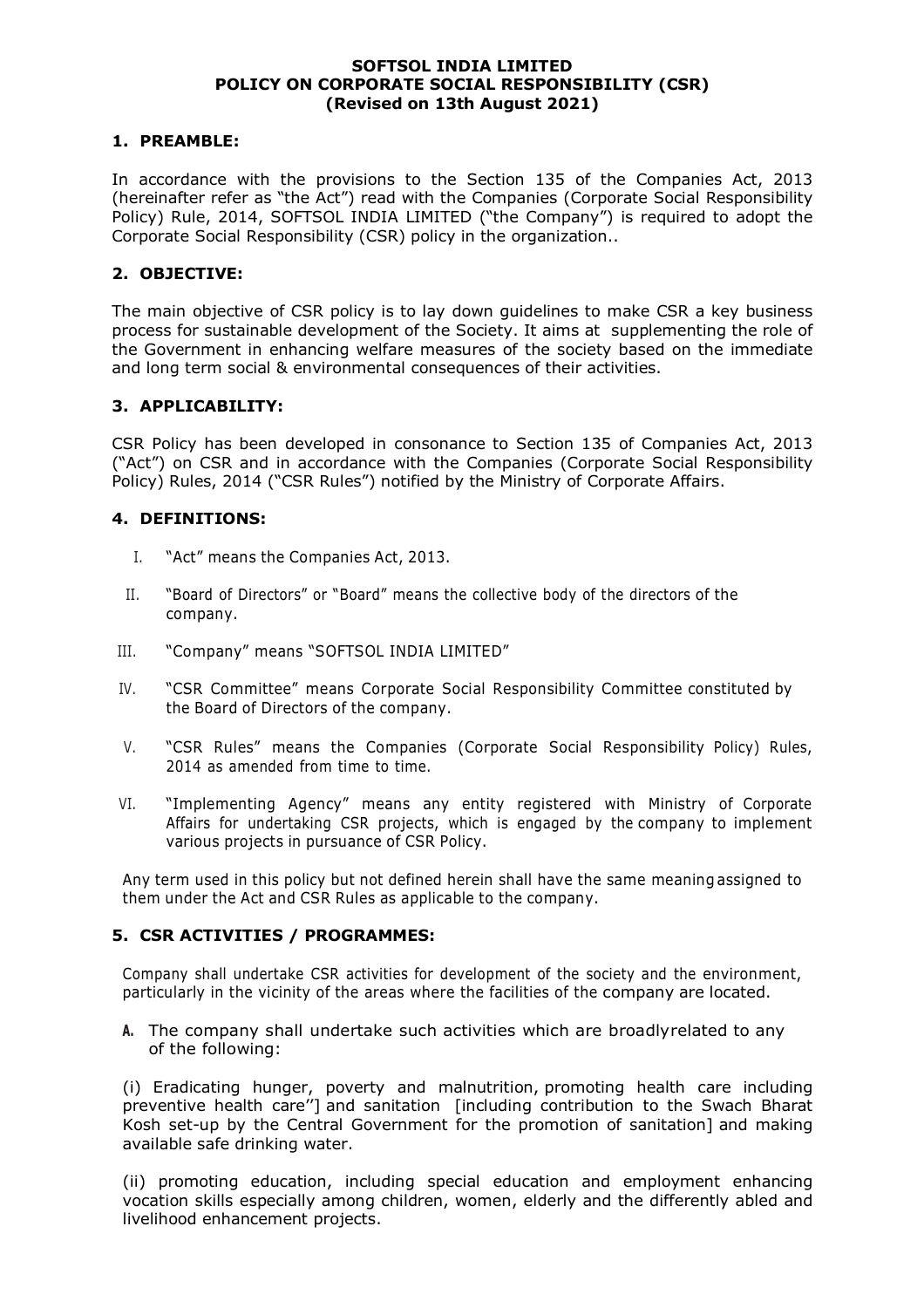(iii) promoting gender equality, empowering women, setting up homes and hostels for women and orphans; setting up old age homes, day care centres and such other facilities for senior citizens and measures for reducing inequalities faced by socially and economically backward groups.

(iv) ensuring environmental sustainability, ecological balance, protection of flora and fauna, animal welfare, agroforestry, conservation of natural resources and maintaining quality of soil, air and water [including contribution to the Clean Ganga Fund set-up by the Central Government for rejuvenation of river Ganga].

(v) protection of national heritage, art and culture including restoration of buildings and sites of historical importance and works of art; setting up public libraries; promotion and development of traditional art and handicrafts;

(vi) measures for the benefit of armed forces veterans, war widows and their dependents, <sup>9</sup>[ Central Armed Police Forces (CAPF) and Central Para Military Forces (CPMF) veterans, and their dependents including widows];

(vii) training to promote rural sports, nationally recognised sports, paralympic sports and olympic sports

(viii) contribution to the prime minister's national relief fund or Prime Minister's Citizen Assistance and Relief in Emergency Situations Fund (PM CARES Fund)] or any other fund set up by the central govt. for socio economic development and relief and welfare of the schedule caste, tribes, other backward classes, minorities and women;

(ix) (a) Contribution to incubators or research and development projects in the field of science, technology, engineering and medicine, funded by the Central Government or State Government or Public Sector Undertaking or any agency of the Central Government or State Government; and

 (b) Contributions to public funded Universities; Indian Institute of Technology (IITs); National Laboratories and autonomous bodies established under Department of Atomic Energy (DAE); Department of Biotechnology (DBT); Department of Science and Technology (DST); Department of Pharmaceuticals; Ministry of Ayurveda, Yoga and Naturopathy, Unani, Siddha and Homoeopathy (AYUSH); Ministry of Electronics and Information Technology and other bodies, namely Defense Research and Development Organisation (DRDO); Indian Council of Agricultural Research (ICAR); Indian Council of Medical Research (ICMR) and Council of Scientific and Industrial Research (CSIR), engaged in conducting research in science, technology, engineering and medicine aimed at promoting Sustainable Development Goals (SDGs).]

(x) rural development projects]

(xi) slum area development.

Explanation.- For the purposes of this item, the term `slum area' shall mean any area declared as such by the Central Government or any State Government or any other competent authority under any law for the time being in force.]

(xii) disaster management, including relief, rehabilitation and reconstruction activities.]

- **B.** The company may also contribute to the following funds as partof CSR activities:
- (i) Swach Bharat Kosh set-up by the Central Government for the promotion of sanitation and making available safe drinking water.
- (ii) Clean Ganga Fund set-up by the Central Government for rejuvenation of river Ganga;
- (iii) Prime Minister's National Relief Fund or Prime Minister's Citizen Assistance and Relief in Emergency Situations Fund (PM CARES Fund) or any other fund set up by the Central Government for socio economic development and relief and welfare of the schedule caste, tribes, other backward classes, minorities and women;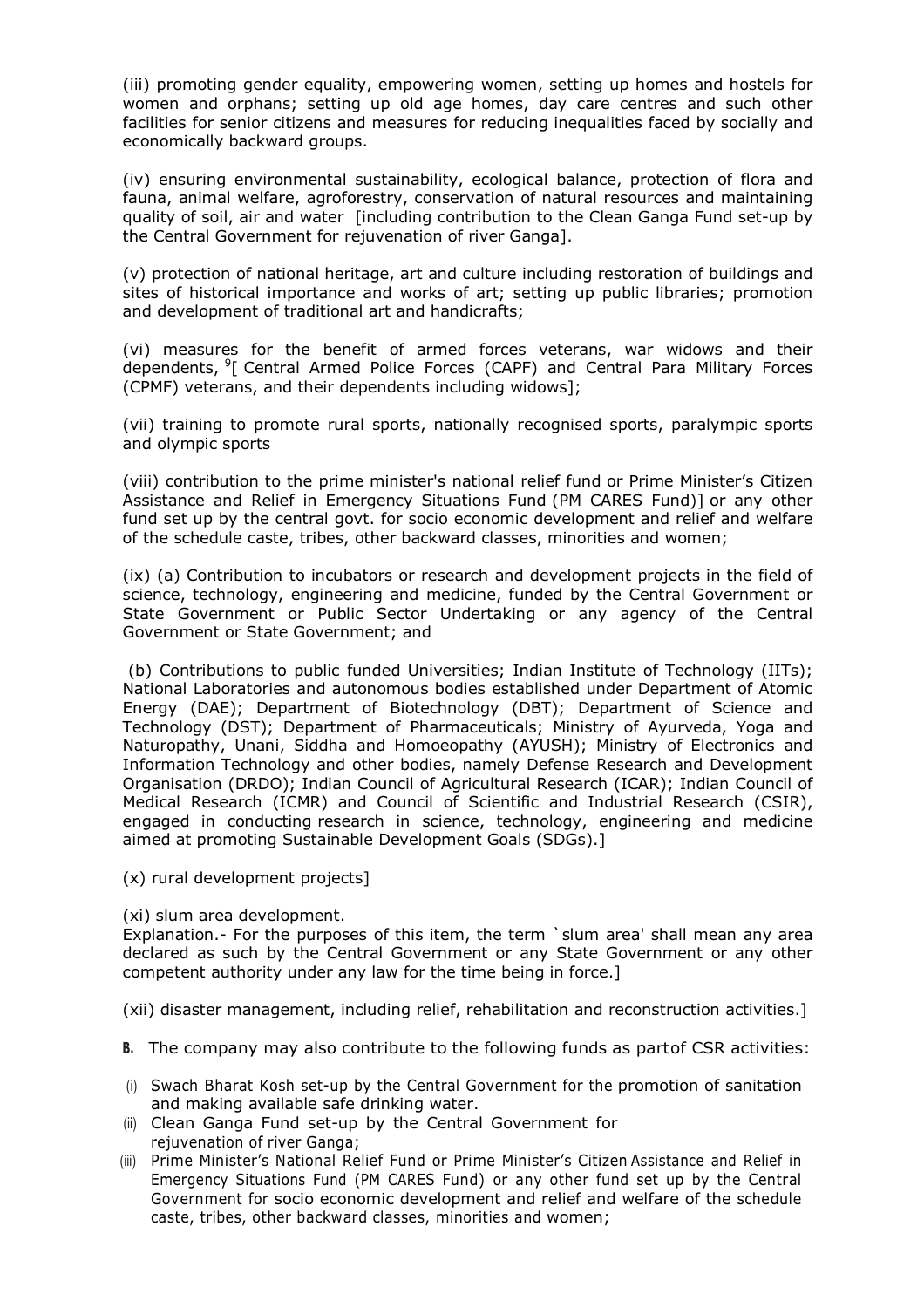- (iv) Contribution to incubators or research and development projects in the field of science, technology, engineering and medicine, funded by the Central Government or State Government or Public Sector Undertaking or any agency of the Central Government or State Government;
- (v) Contributions to public funded Universities; Indian Institute of Technology (IITs); National Laboratories and autonomous bodies established under Department of Atomic Energy (DAE); Department of Biotechnology (DBT); Department of Science and Technology (DST); Department of Pharmaceuticals; Ministry of Ayurveda, Yoga and Naturopathy, Unani, Siddha and Homoeopathy (AYUSH); Ministry of Electronics and Information Technology and other bodies, namely Defense Research and Development Organisation (DRDO); Indian Council of Agricultural Research (ICAR); Indian Council of Medical Research (ICMR) and Council of Scientific and Industrial Research (CSIR), engaged in conducting research in science, technology, engineering and medicine aimed at promoting Sustainable Development Goals (SDGs).

The above areas as enshrined in Schedule VII to the Act and included in this policy aims to provide macro areas in which CSR projects should be undertaken by the company. The CSR Committee should consider details of CSR projects as elaborated in the annual action plan for each financial year.

Any CSR activity proposed to be undertaken as a CSR initiative, but not specifically covered in the aforesaid, may be undertaken only with the prior approval of the Board and CSR Committee.

# **6. FOCUS AREAS:**

While the company may undertake CSR activities in any areas listed above, the focus areas of CSR activities should be on the following aspects:

- Eradicating hunger, poverty and malnutrition, promoting health care including preventive health care''] and sanitation.
- promoting education, including special education and employment enhancing vocation skills especially among children, women, elderly and the differently abled and livelihood enhancement projects
- training to promote rural sports, nationally recognised sports, paralympic sports and Olympic sports
- rural development projects]
- slum area development
- Contributions to public funded Universities

# **7. ANNUAL ACTION PLAN:**

The CSR Committee shall formulate and recommend to the Board, an annual action plan which shall include the following:

- (a) the list of CSR projects or programmes that are approved and to be undertaken by the company
- (b) the manner of execution of such projects or programmes
- (c) the modalities of utilisation of funds and implementation schedules for the projects or programmes;
- (d) monitoring and reporting mechanism for the projects or programmes; and
- (e) details of need and impact assessment, if any, for the projects undertaken by the company.

The Board of Directors are empowered to alter the annual action plan during the financial year, if so recommended by the CSR Committee, based on the reasonable justification for such change.

# **8. CSR SPENDING:**

The company shall endeavor to achieve the objectives of CSR Policy and allocate every year: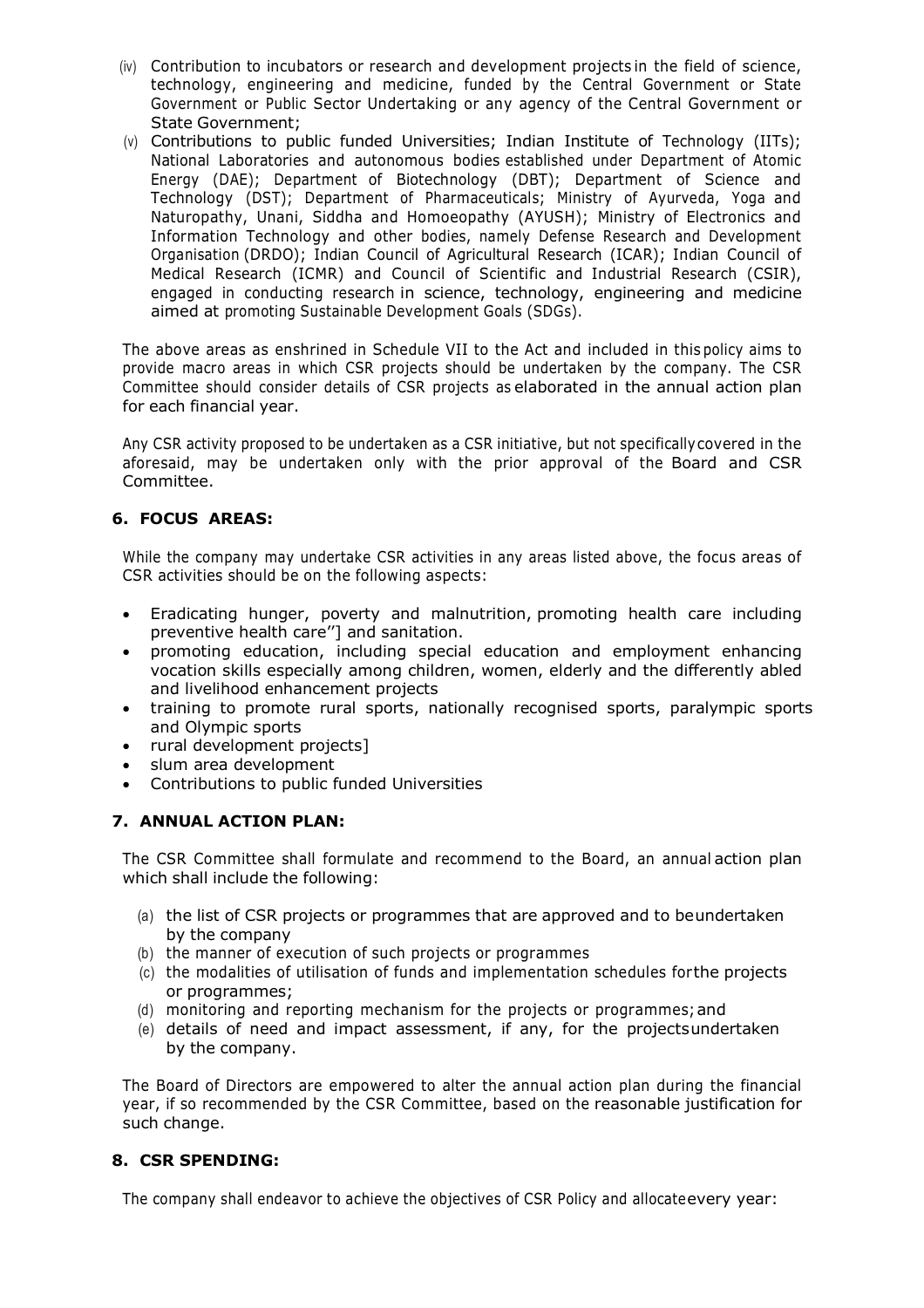- a. Minimum 2% of its average net profits made during the three immediately preceding financial years
- b. Any income or surplus arising out of the CSR activities, projects or programs shall not form part of the business profit of the company and the same shall be ploughed back for use in CSR activities

All the expenditure relating to CSR shall be pre-approved by the CSR Committee. The CFO shall monitor the utilization of funds for the purposes set forth and certify to this effect.

Unspent CSR amount, if any, shall be transferred to separate account in accordance with the applicable CSR Rules from time to time.

## **9. MODE OF IMPLEMENTATION:**

CSR programs, projects or activities of the company should be implemented through following methods:

- i. Directly by the company;
- ii. Implementing Agencies;
- iii. Any foundation or body incorporated by the company and eligible to undertake such CSR projects.
- iv. in collaboration with other organizations

While the company can engage suitable Implementing Agencies to undertake approved CSR projects. The company can also partner with local governance bodies, such as Gram Panchayats, Civic Bodies, Municipality to directly undertake approved CSR projects with the help and support of these bodies.

## **10.CSR COMMITTEE:**

The Board of the Company has constituted a Corporate Social Responsibility Committee (hereinafter referred as "the CSR Committee") as per the provision of Section 135 of the said Act to do the work as mentioned herein after. The said Committee will consist of following members.

| Sr. No. | Name of the Member                           | Designation in the Committee |
|---------|----------------------------------------------|------------------------------|
|         | Sri. B. S. Srinivasan (DIN: 00482513)        | Chairman                     |
|         | Sri. Veeraghavulu Kandula (DIN: 03090720)    | Member                       |
|         | Smt. Naga Padma Valli Kilari (DIN: 08466714) | Member                       |
|         | Sri. Srinivasa Rao Madala (DIN: 01180342)    | Member                       |

Company Secretary, shall act as the Secretary to the CSR Committee. The quorum for the committee is minimum two members.

Board of Directors of the Company has authority to re-constitute the Committee, as and when required. The Committee shall exercise powers and perform the functions assigned to it by the Board of Directors of the Company pursuant to section 135 of the Companies Act, 2013 and CSR Rules notified with regard thereto.

# **11.ROLE OF CSR COMMITTEE:**

#### 2. Functions of CSR Committee

CSR Committee was constituted by the Board of Directors on 14th August 2018 (date of constitution) with following functions assigned:

- a) To formulate and recommend a CSR Policy indicating the activities to be undertaken by the company in areas or subject specified in Schedule VII to the Act;
- b) To recommend the amount of expenditure to be incurred on the activities referred to in clause (a);
- c) To formulate and recommend an annual action plan in pursuance of CSR Policy covering the following aspects:
	- (i) the list of approved CSR projects or programs to be undertaken in areas or